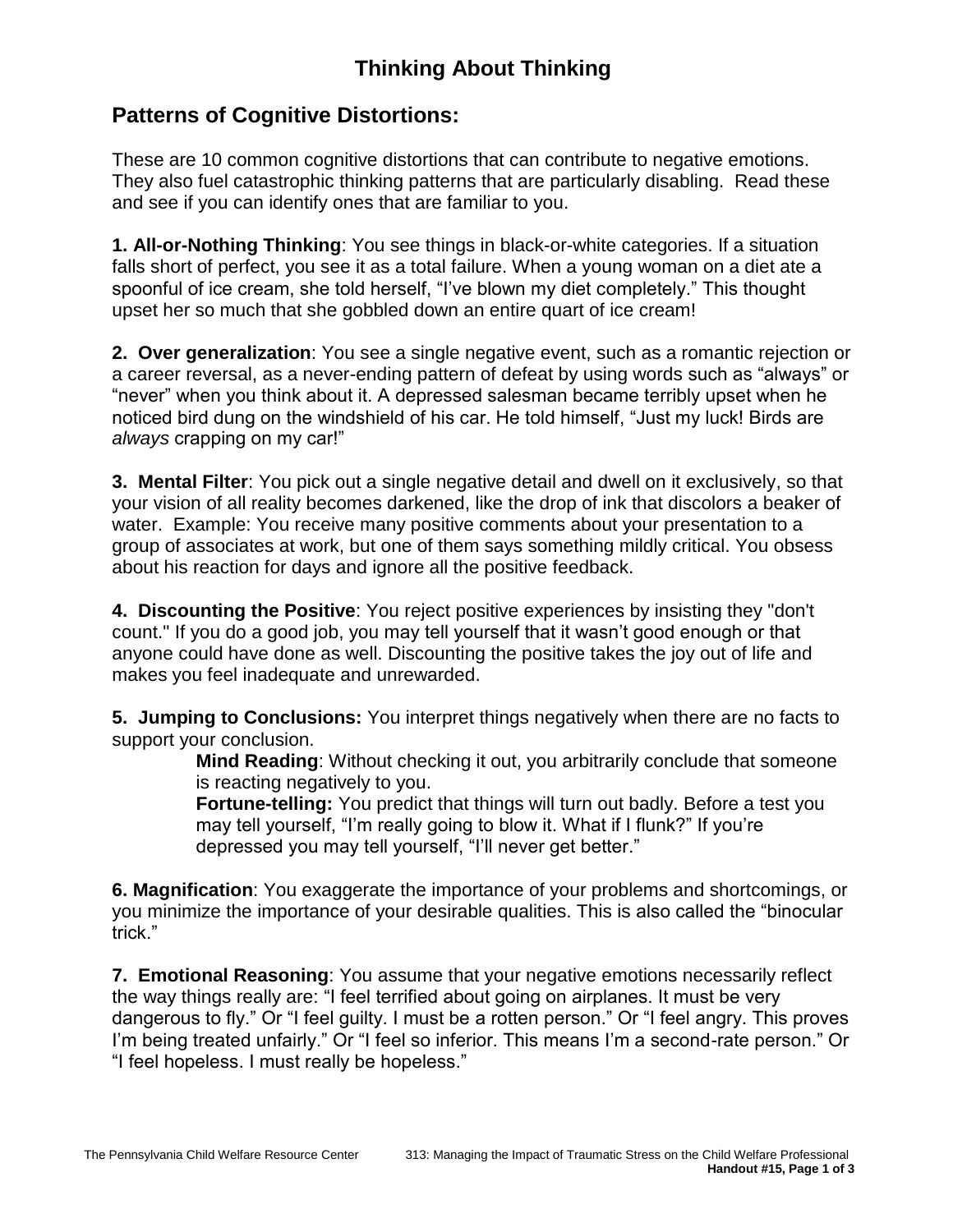## **Thinking About Thinking (continued)**

**8. "Should statements":** You tell yourself that things *should* be the way you hoped or expected them to be. After playing a difficult piece on the piano, a gifted pianist told herself, "I shouldn't have made so many mistakes." This made her feel so disgusted that she quit practicing for several days. "Musts," "oughts" and "have tos" are similar offenders.

"Should statements" that are directed against yourself lead to guilt and frustration. Should statements that are directed against other people or the world in general lead to anger and frustration: "He shouldn't be so stubborn and argumentative."

Many people try to motivate themselves with should and shouldn'ts, as if they were delinquents who had to be punished before they could be expected to do anything. "I shouldn't eat that doughnut." This usually doesn't work because all these should and musts make you feel rebellious and you get the urge to do just the opposite. Dr. Albert Ellis has called this "*must*erbation." I call it the "shouldy" approach to life.

**9. Labeling:** Labeling is an extreme form of all-or-nothing thinking. Instead of saying "I made a mistake," you attach a negative label to yourself: "I'm a loser." You might also label yourself "a fool" or "a failure" or "a jerk." Labeling is quite irrational because you are not the same as what you do. Human beings exist, but "fools," "losers," and "jerks" do not. These labels are just useless abstractions that lead to anger, anxiety, frustration, and low self-esteem.

You may also label others. When someone does something that rubs you the wrong way, you may tell yourself: "He's an S.O.B." Then you feel that the problem is with that person's "character" or "essence" instead of with their thinking or behavior. You see them as totally bad. This makes you feel hostile and hopeless about improving things and leaves little room for constructive communication.

**10. Personalization and blame**: Personalization occurs when you hold yourself personally responsible for an event that isn't entirely under your control. When a woman received a note that her child was having difficulties at school, she told herself, "This shows what a bad mother I am," instead of trying to pinpoint the cause of the problem so that she could be helpful to her child. When another woman's husband beat her, she told herself, "If only I were better in bed, he wouldn't beat me." Personalization leads to guilt, shame, and feelings of inadequacy.

Some people do the opposite. They blame other people or their circumstances for their problems, and they overlook ways that they might be contributing to the problem: "The reason my marriage is so lousy is because my spouse is totally unreasonable." Blame usually doesn't work very well because other people will resent being scapegoated and they will just toss the blame right back in your lap. It's like the game of hot potato – no one wants to get stuck with it.

Reprinted with permission from Harper Collins Publishers. Burns D. (1989). The Feeling Good Handbook. Harper-Collins Publishers. New York.